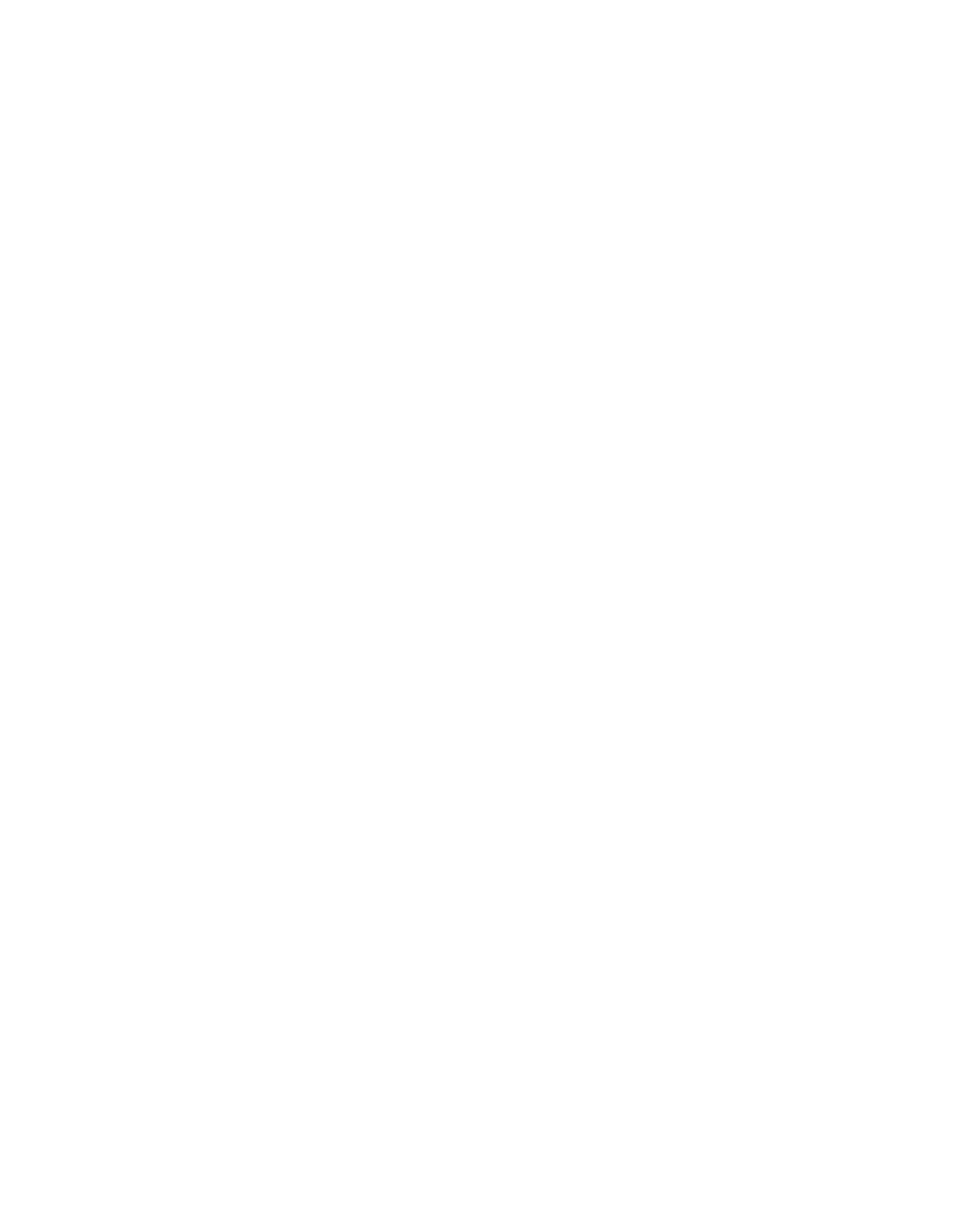

**COMMON\VEALTH of VIRGINIA**

**HAROLD W. CLARKE** DIRECTOR

**Department of Corrections** 

**P. O. BOX 26963**<br>**RICHMOND, VIRGINIA 23261** (804) 674-3000

November 27, 2012

The Honorable Robert F. McDonnell Governor of Virginia Patrick Henry Building, 3rd Floor III I East Broad Street Richmond, Virginia 232 19

Members of the Virginia General Assembly General Assembly Building Richmond, Virginia 232 19

Dear Governor McDonnell and Members of the General Assembly:

House Bill 263, introduced by Delegates Christopher K. Peace and Richard P. Bell and agreed to by the 2012 General Assembly, requested a report from the Director of the Department of General Services and the Director of the Department of Corrections to the Governor and General Assembly on the impact of the provisions of this act, including any cost savings to the Commonwealth, any efficiencies realized, and the impact on prisoner re-entry and safety in correctional institutions.

In keeping with the requirements of House Bill 263, this final report by the Department of Corrections and the Department of General Services is enclosed for your review and consideration.

Respectfully submitted,

arold W. Clarke, Director Virginia Department of Corrections

 $\mathbf{i}$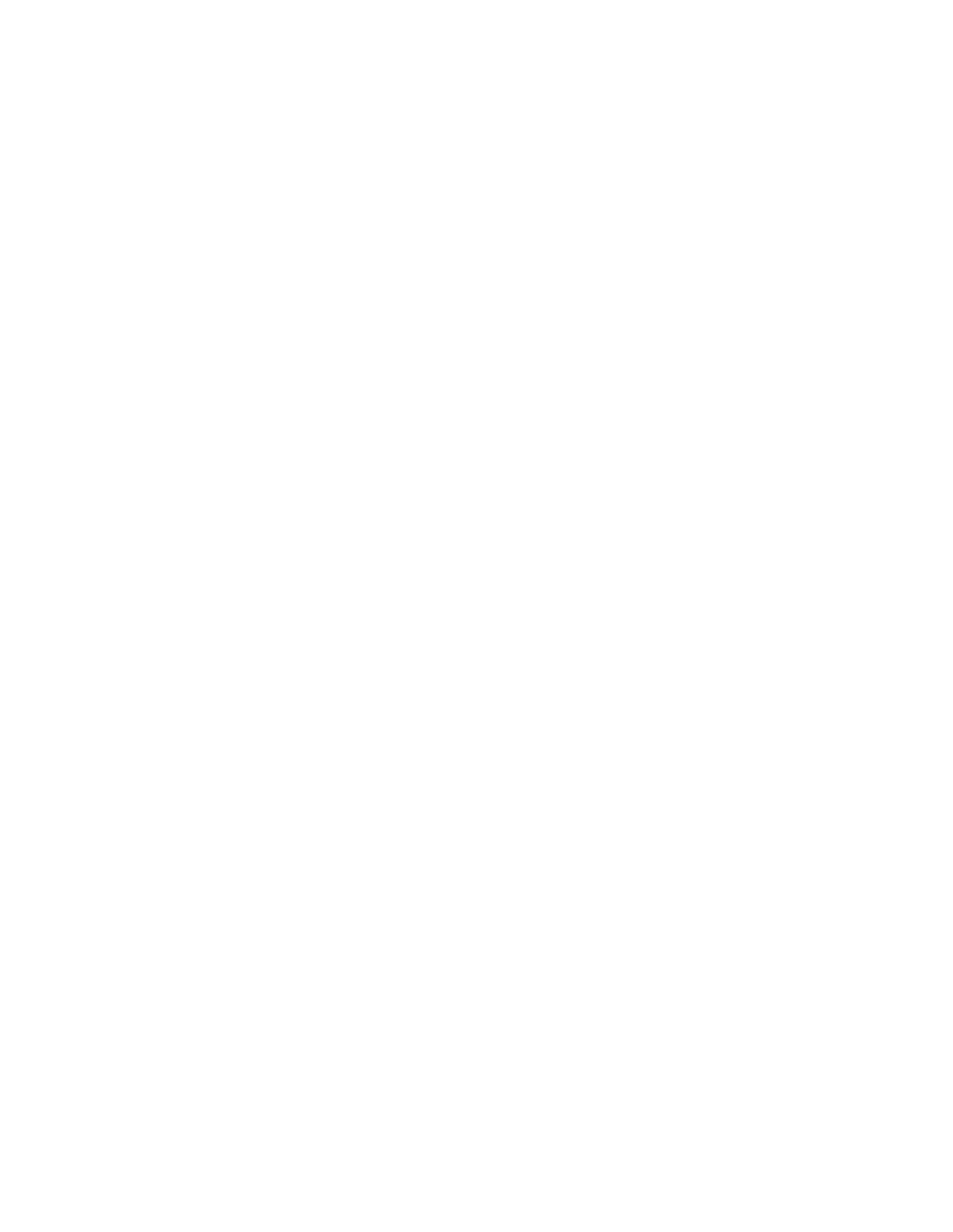#### **Preface**

In 2012, the Virginia General Assembly passed House Bill 263 which provides that the Director of the Division of Purchases and Supply and the Chief Executive Officer of Virginia Correctional Enterprises have the authority under § 53.1-48 to grant exemptions from mandatory procurement of articles produced or manufactured by persons confined in state correctional facilities. The exemption may be granted in any case where (1) the article does not meet the reasonable requirements of the department, institution or agency, (2) an identical article can be obtained at a verified lesser cost from the private sector, or (3) the requisition made cannot be complied with due to an insufficient supply of the articles or supplies required. The bill also has an enactment clause directing the Director of the Department of General Services (DGS) and the Director of the Department of Corrections (DOC) to report to the Governor and General Assembly on the impact of the provisions of this act, including any cost savings to the Commonwealth, any efficiencies realized, and the impact on prisoner re-entry and safety in correctional institutions. Specifically, the enactment clause of the legislation states:

*"…the Director of the Department of General Services and the Director of the Department of Corrections shall report to the Governor and the General Assembly on the impact of the implementation of the provisions of this act, including any cost savings to the Commonwealth, any efficiencies realized, and the impact on prisoner re-entry and safety in correctional institutions. The Departments may include in the report recommendations for improvement of the process that is the subject of this act."* 

House Bill 263 may be found in Appendix A.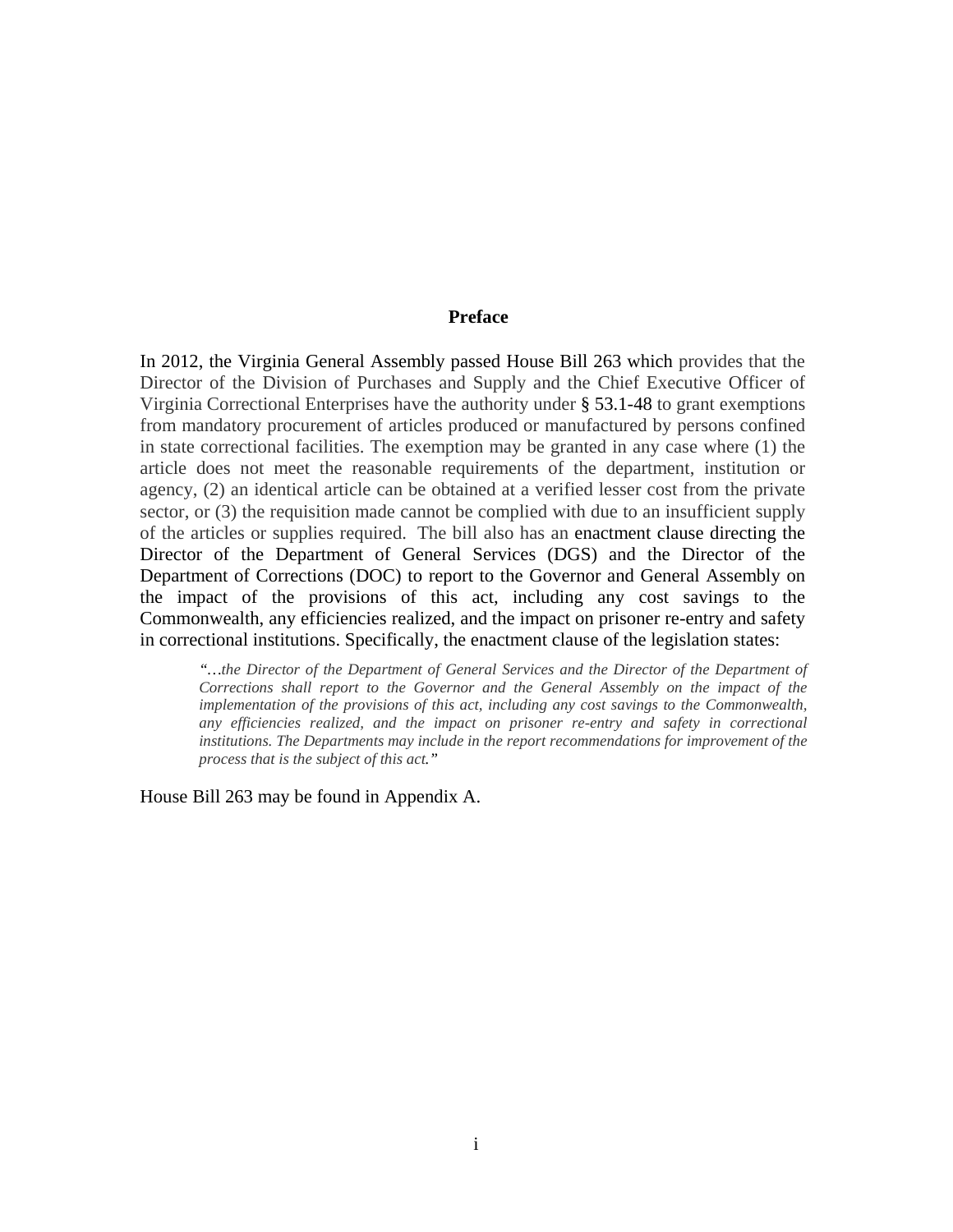# **Table of Contents**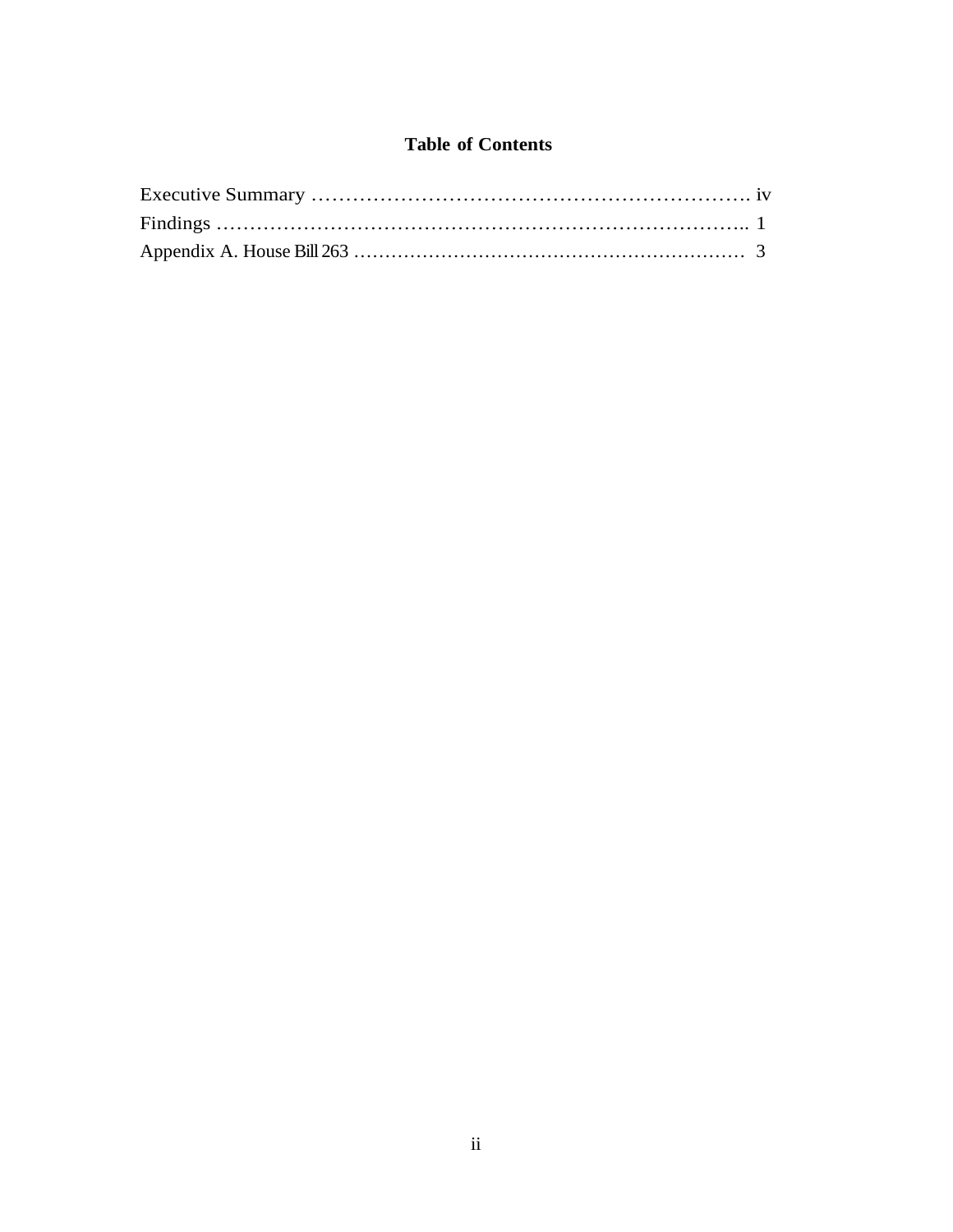### **Executive Summary**

House Bill 263 amended § 53.1-48 in the 2012 General Assembly session. Information provided in this report is based on data for four months beginning July 1, 2012 through October 31, 2012. The bill contained an enactment clause directing the Director of the Department of General Services (DGS) and the Director of the Department of Corrections (DOC) to report to the Governor and General Assembly on the impact of the provisions of this act, including any cost savings to the Commonwealth, any efficiencies realized, and the impact on prisoner re-entry and safety in correctional institutions. Specifically, the enactment clause of the legislation states:

*"…the Director of the Department of General Services and the Director of the Department of Corrections shall report to the Governor and the General Assembly on the impact of the implementation of the provisions of this act, including any cost savings to the Commonwealth, any efficiencies realized, and the impact on prisoner re-entry and safety in correctional institutions. The Departments may include in the report recommendations for improvement of the process that is the subject of this act."* 

The Department of Corrections has not seen an impact on safety in its facilities; however, the number of inmates working has decreased since the same time period last year. The decrease is not impacted by the change in legislation. The laundries at Virginia Correctional Center for Women and Greensville Correctional Center were shuttered during this time frame, as a new laundry requiring fewer offenders was brought on line at Sussex II State Prison. Also the number of offenders working through VCE is impacted by other prison programming.

#### Recommendation

The Department of Corrections and Virginia Correctional Enterprises recommend continuing the analysis and capturing data for another year. The four month time period was too short to accurately identify trends of any substantive nature. During fiscal year '14 VCE will maintain files that will possibly identify trends related to this matter including job preparedness of inmates and the reduction of workforce.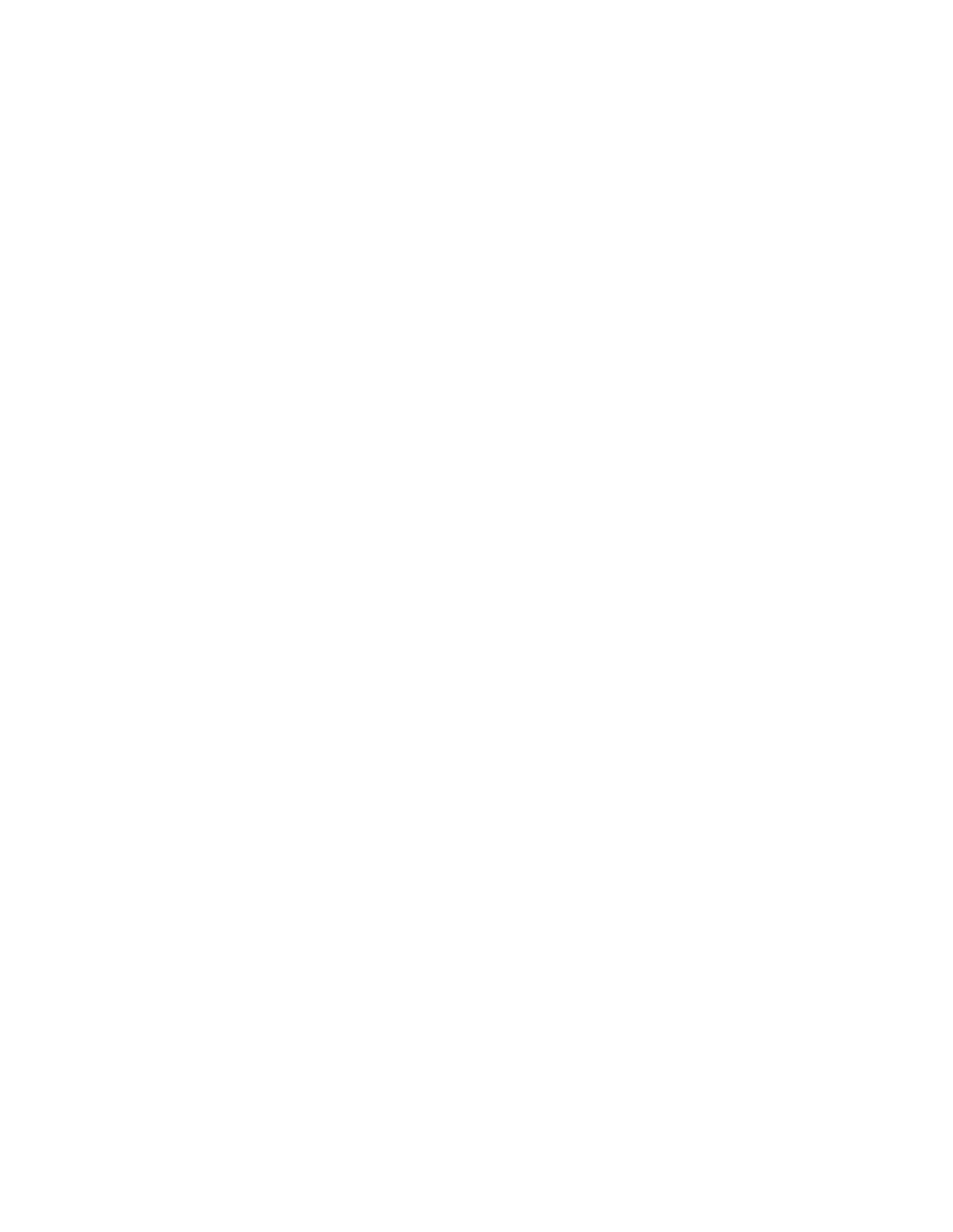### **Findings**

 House Bill 263 was enacted on July 1, 2012 and therefore information provided in this report is based on data from July 1, 2012-October 31, 2012. According to Virginia Correctional Enterprises (VCE), releases were granted for 541 requests. Of that number, 10 were granted because an identical item was available at a lower cost from another source. These releases were for Silk Screen, Embroidery and Printing services. The remaining releases were granted for reasons other than lower cost, i.e. VCE did not manufacture a product that fulfills a specific need, VCE could not produce the goods needed within the customer's timeline, etc.

The Division of Purchases and Supply (DPS) received and reviewed 193 of the 541 requests processed by VCE. DPS expended approximately 193 man hours (193 requests x 1 hour to review, approve, process and track) complying with § 53.1-48. All of the requests had already been approved by VCE and all were approved by DPS. Over half of the requests reviewed by DPS were to purchase goods or services valued at less than \$1,000. A more detailed breakdown is shown below.

| <b>Cost of Goods/Services Purchased</b> | <b>Number of Requests</b> |
|-----------------------------------------|---------------------------|
| :\$100                                  |                           |
| > \$100 < \$500                         | 59                        |
| > \$500 < \$1,000                       | 79                        |
| $\$1,000$                               |                           |

 The total dollar value of the releases granted by VCE for this period of time is \$6,491,683.39. The dollar value of releases granted for identical product at lower cost is \$51,156.09. This equates to 0.79% of total releases and is thought to be insignificant.

The Department of Corrections has not seen an impact on safety in its facilities; however, the number of inmates working has decreased since the same time period last year. Between July 1, 2011 and October 31, 2011 there were, on average per month, 1337 inmates working for Virginia Correctional Enterprises (VCE); this number has fallen to 1230 inmates between July 1, 2012 and October 31, 2012, a loss of 107 jobs. The reduction in the number of inmates working has impacted re-entry efforts in that inmates who are not able to work for VCE are not earning money, are not able to learn new skills or maintain their skills and are spending more time idle which over time may breed discontent among inmates.

The Department of Corrections and Virginia Correctional Enterprises recommend continuing the analysis and capturing data for during the next fiscal year. The current time period is too short to accurately identify trends of any substantive nature. During this next year VCE will maintain files that will possibly identify trends related to this matter including job preparedness of inmates and the reduction of workforce.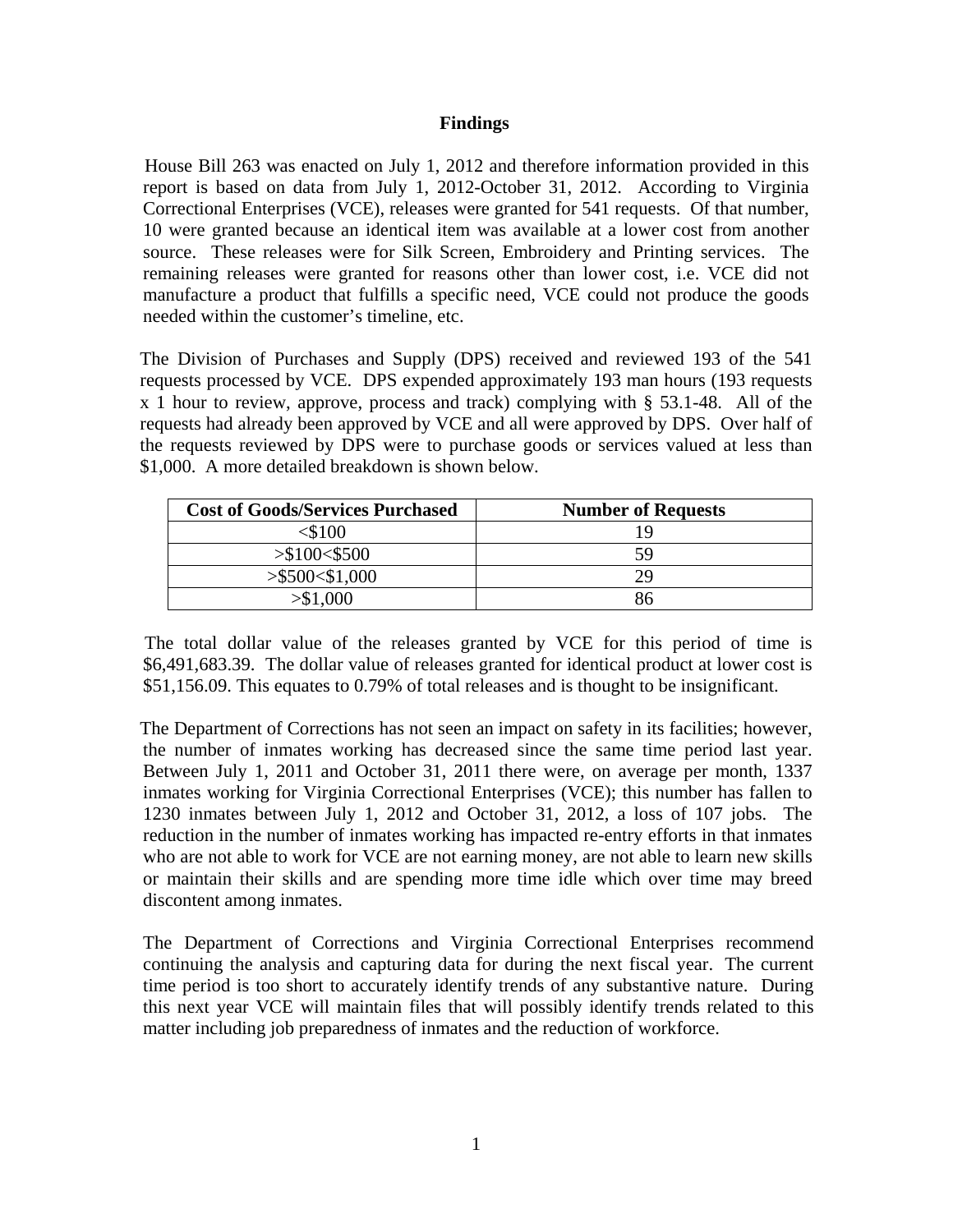## **Appendix A House Bill 263**

### **CHAPTER 360**

*An Act to amend and reenact § 53.1-48 of the Code of Virginia, relating to correctional enterprises; exemption from mandatory purchase provisions.* [H 263] Approved March 23, 2012

Be it enacted by the General Assembly of Virginia:

1. That § 53.1-48 of the Code of Virginia is amended and reenacted as follows:

§ 53.1-48. Exceptions as to purchases.

The Director of the Division of Purchases and Supply may exempt a *A* department, institution or agency of the Commonwealth *may be granted an exemption* from the provisions of § 53.1-47 *with the consent of both the Director of the Division of Purchases and Supply and the Chief Executive Officer of the Virginia Correctional Enterprises Program* in any case where, in the opinion of the Director, *(i)* the article so produced or manufactured does not meet the reasonable requirements of such *the* department, institution or agency, *(ii) an identical article can be obtained at a verified lesser cost from the private sector, which is evidenced by a verified request for pricing,* or *(iii)* the requisition made cannot be complied with on account of an insufficient supply of the articles or supplies required, or otherwise. In any case where *an exemption from the provisions of § 53.1-47 is granted as provided in this section,* the Director of Purchases and Supply grants an exemption from the provisions of § 53.1-47, he *and the Chief Executive Officer of the Virginia Correctional Enterprises Program* shall submit a written justification for the exemption to the Director of the Department of Corrections *and the Director of the Department of General Services*.

2. That on or before November 30, 2012, the Director of the Department of General Services and the Director of the Department of Corrections shall report to the Governor and the General Assembly on the impact of the implementation of the provisions of this act, including any cost savings to the Commonwealth, any efficiencies realized, and the impact on prisoner re-entry and safety in correctional institutions. The Departments may include in the report recommendations for improvement of the process that is the subject of this act.